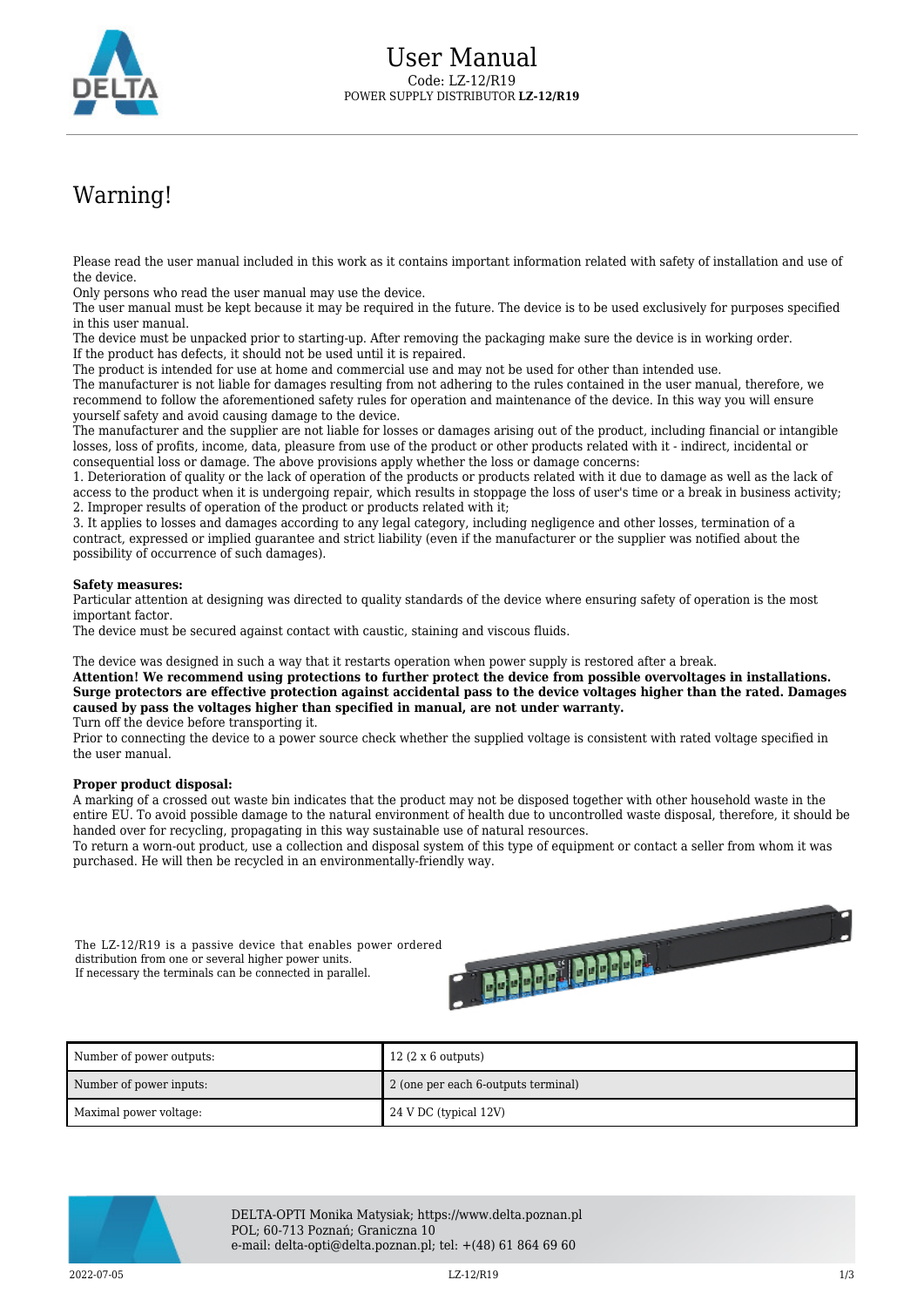

## User Manual Code: LZ-12/R19 POWER SUPPLY DISTRIBUTOR **LZ-12/R19**

| Maximal power supply current:          | 5 A (for single terminal)                           |
|----------------------------------------|-----------------------------------------------------|
| Max. output current for single output: | 1 A                                                 |
| Protection type:                       | 12 x 1 A 5/20mm delayed fuse                        |
| Power connectors type:                 | Input : Cable terminals<br>Output : Cable terminals |
| Operation temp:                        | $-50 °C  55 °C$                                     |
| Permissible relative humidity:         | < 95 %                                              |
| Housing type:                          | RACK 19", 1U                                        |
| Weight:                                | $0.3 \text{ kg}$                                    |
| Dimensions:                            | 482 x 45 x 39 mm                                    |
| Manufacturer / Brand:                  | <b>DELTA</b>                                        |
| Guarantee:                             | 3 years                                             |

Front panel:





Rear view:



Top view:



Schematic diagram of distributor application with two different voltages option:



DELTA-OPTI Monika Matysiak; https://www.delta.poznan.pl POL; 60-713 Poznań; Graniczna 10 e-mail: delta-opti@delta.poznan.pl; tel: +(48) 61 864 69 60

2022-07-05 LZ-12/R19 2/3